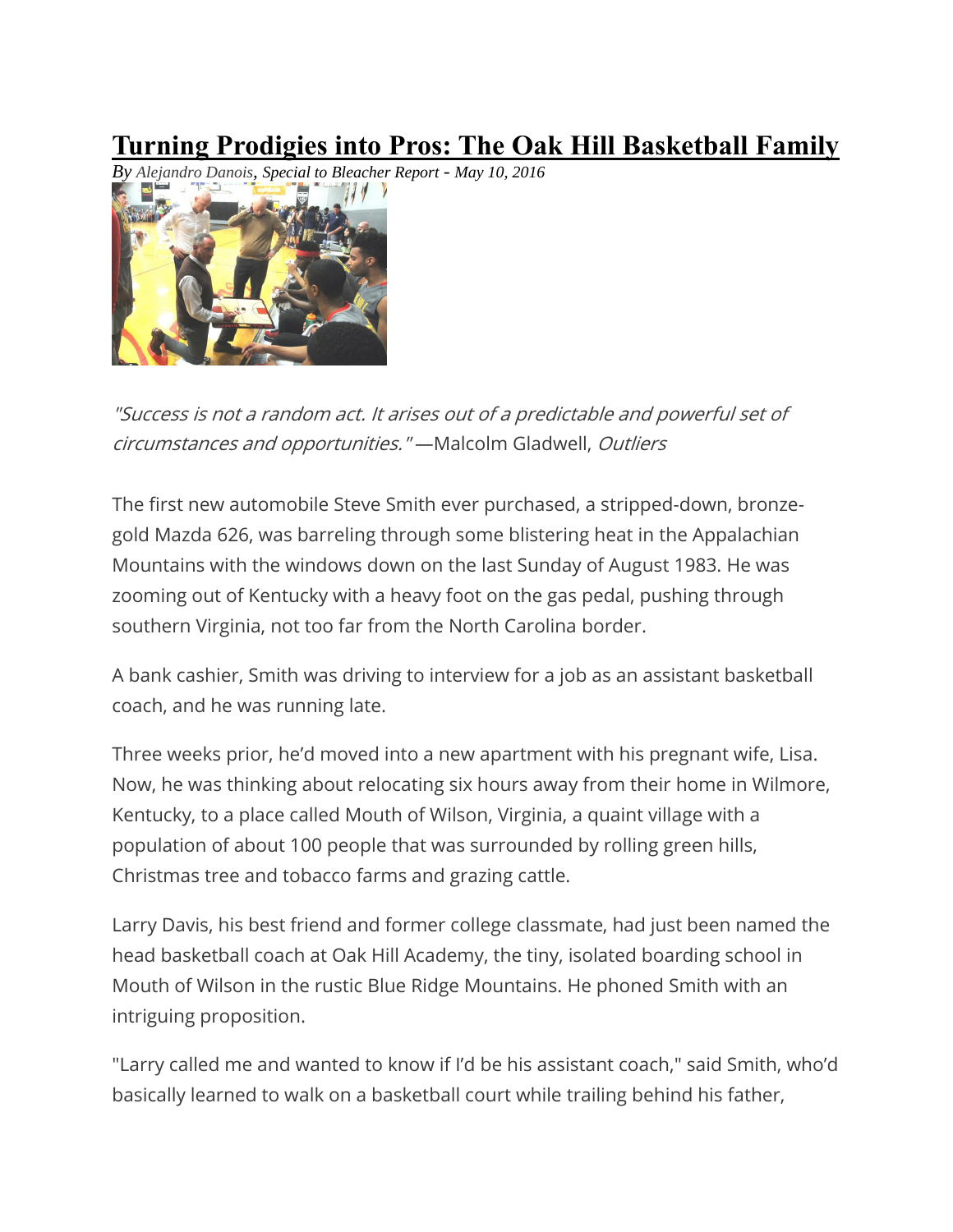Winston, who was a head coach at a number of small colleges in Ohio, Indiana, California and Kentucky. "I missed basketball. I wanted to coach, and I wanted to teach."

He interviewed for a job as a biology teacher and Larry's assistant with the basketball team and was surprised when he got the job.

"I went back to Kentucky, took my wife and son home from the hospital. We got packed up and moved into our house on Oak Hill's campus two weeks later," said Smith. "At the time, I didn't think I'd be here that long. We've been here ever since."



The basketball trophy case at Oak Hill Academy.

Steve Smith is now a legendary icon in prep basketball circles. His teams have won eight national championships during his 31-year tenure at Oak Hill that began after a two-year stint as an assistant coach. Those title squads have a combined record of 289 wins and four losses.

This year, he was nominated for the Basketball Hall of Fame and achieved the remarkable milestone of eclipsing 1,000 coaching victories on Dec. 29 when the Warriors beat Oregon's West Linn High School 77-47 in the semifinal of the Les Schwab Invitational in Portland, Oregon.

The Warriors wrapped up their season April 2, in New York's Madison Square Garden, where they defeated Indiana's La Lumiere School 62-60 in overtime to capture the championship of the DICK'S High School Nationals. They finished the year with a record of 45-1 and were the No. 2 team in the country in USA Today's Super 25 boys basketball rankings.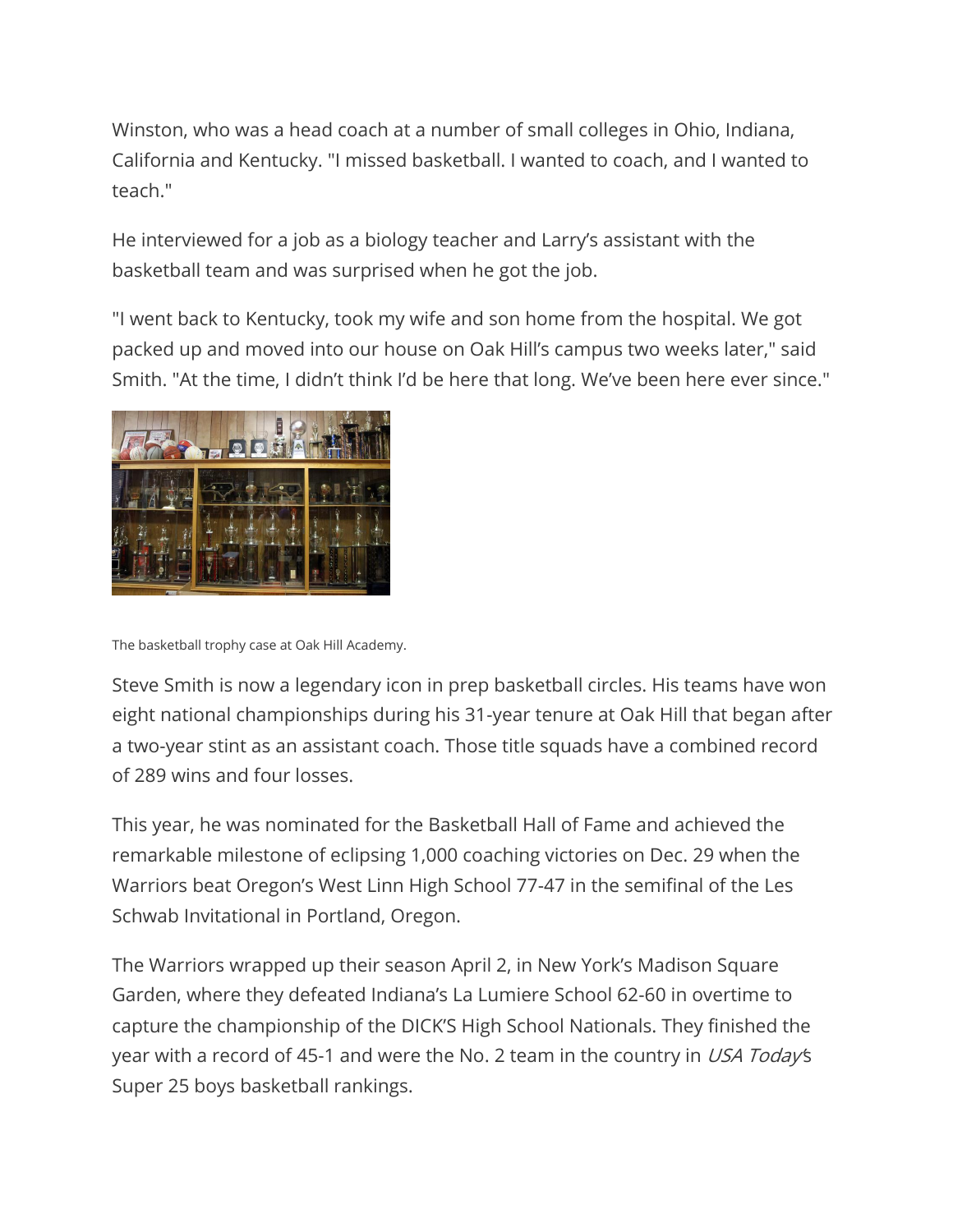The night prior to the release of the new Air Jordan XXX, on Feb. 11, Oak Hill kicks off the NBA All-Star festivities in Toronto as the marquee attraction of the inaugural Jordan Brand Invitational, when it took on Ontario's No. 1-ranked team, Orangeville Prep, the school that most recently produced Kentucky star freshman Jamal Murray.

As NBA players Bismack Biyombo, Andre Drummond and Victor Oladipo sit courtside, Steve Smith is stationed on the bench with his arms crossed, dressed nattily in stylish blue slacks, the brown shoes of an investment banker and a crisp, light blue starched shirt underneath a chic burgundy sweater. He looks serious yet serene and relaxed.

His austere, green-eyed gaze, however, provides some evidence of the competitive embers burning inside him. He occasionally leans forward in his chair during the game, extending a fist. His hand is adorned with the gold national championship ring from 2012 that is the size of a small boulder.

In sideline huddles, he doesn't scream. He looks his players in the eye with more of a grandfatherly affection than a menacing glare. They lean in and stare back at him, digesting every syllable.



Carmelo Anthony as a player at Oak Hill.

With 7:49 left before halftime, a buzz ripples through the arena. Loud, spontaneous chants of "Melo! Melo! Melo!" fill the stands as New York Knicks star Carmelo Anthony, one of Oak Hill's most distinguished alumni, outfitted in a black and white lumberjack shirt buttoned to the neck underneath a matching black and white winter coat, ambles to his courtside chair.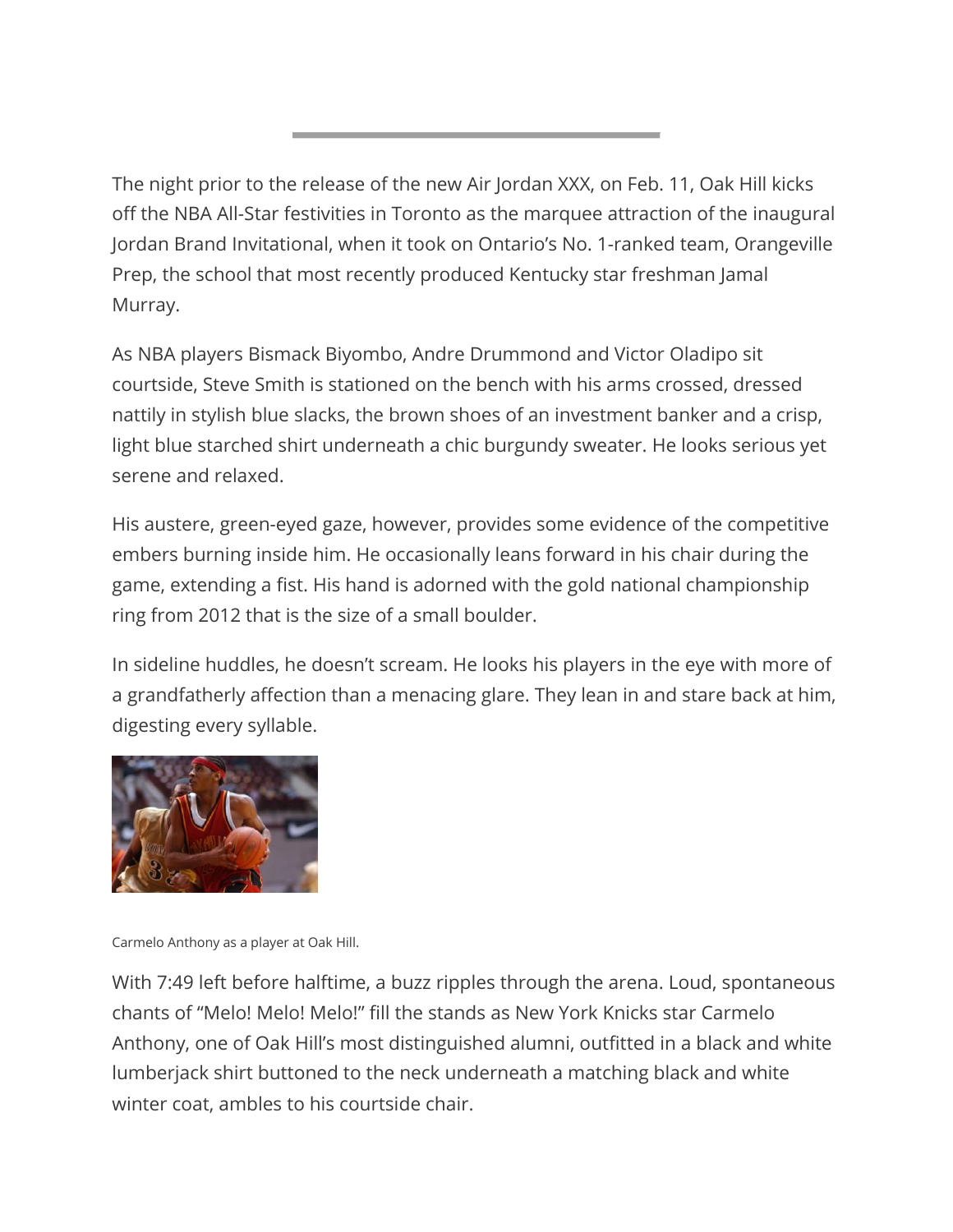At halftime, Smith walks over to embrace Carmelo before heading back to the locker room. They smile widely, affectionately. It's obvious that the relationship is meaningful for both of them.

"Coach Smith changed my whole perspective going from Baltimore to Mouth of Wilson, Virginia," said Anthony. "If it wasn't for him helping me through that transition at Oak Hill, I probably wouldn't be sitting here talking to you now.

"It was two entirely different worlds. I went from running the streets and being out all night to having a curfew, having to make my bed every day, eating and going to sleep at a certain time. Being told what to do and being surrounded by all that structure was definitely an adjustment."

After Oak Hill's 77-67 victory, Quinn Cook, a point guard on Duke's national championship-winning squad last year—this season he played for the Canton Charge in the NBA Development League—emerges from the locker room before Smith and the rest of the team and reflects on the time he spent in Mouth of Wilson.

"I wouldn't have experienced the success I did in college if it wasn't for Oak Hill," said Cook, a native of Washington, D.C. "Coach Smith is like a second father to me. He'd pull me into his office to talk about everything but basketball.

"He wanted to know how I was doing, how I was dealing with the experience. Growing up with a single mom, he stepped up and became a major part of my life. I remember crying in his arms when he told me that I'd been named a McDonald's All-American and how he hugged me when I graduated, telling me how proud he and my parents were of the growth I'd shown that year."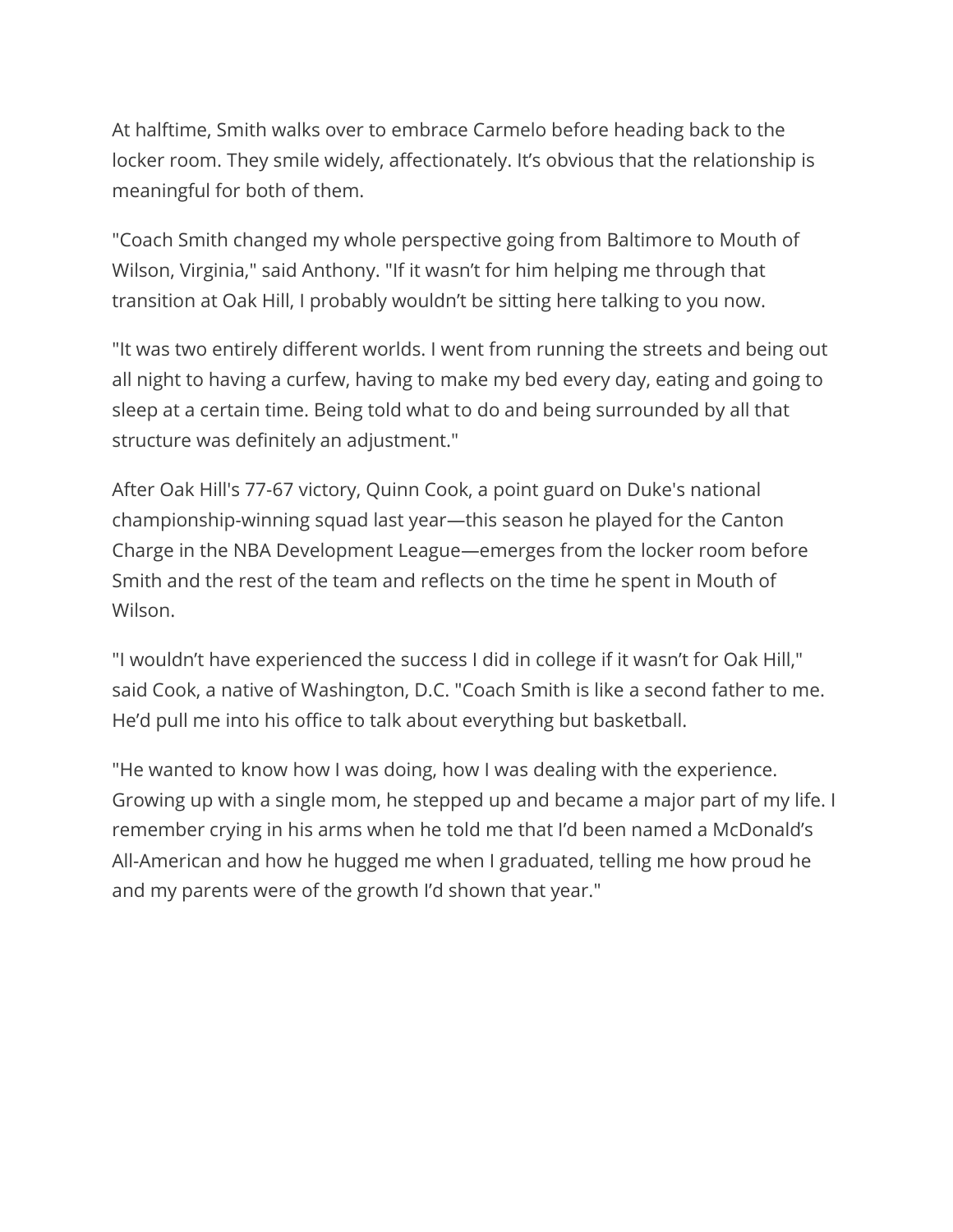

Seven years before Smith came to work at Oak Hill in 1983, Chuck Eisner, the son of the school's president, came up with the idea of establishing a high-powered hoops program.

Oak Hill Academy was established in 1878, founded by the New River Baptist Association as a school for kids growing up in the mountains. During the 1950s, it grew into a coed boarding school that specialized in helping unmotivated students realize their academic potential.

By 1976, enrollment was decreasing and expenses began outpacing revenue. With his father's blessing, Chuck went to the playgrounds of New York City armed with a handful of scholarships and a dream of making the school a big-time player on the high school hoops landscape.

Oak Hill had fielded some pretty good teams by the time Smith got there, but it had never had a player like the one who was flying in from New York and looking to get his academics up to par so he could qualify for a college scholarship.

"Back then, we had some good teams with three or four guys who were going to play Division I basketball," said Smith. "The rest of the guys were role players. No one really knew who Oak Hill was. That changed when Rod Strickland got here."

Strickland had just won a state championship at Truman High School in the Bronx as a junior.

"We got a call from Steve Lappas, his high school coach, along with Lou D'Almeida, who ran the Bronx Gauchos program," said Smith. "There wasn't any Internet or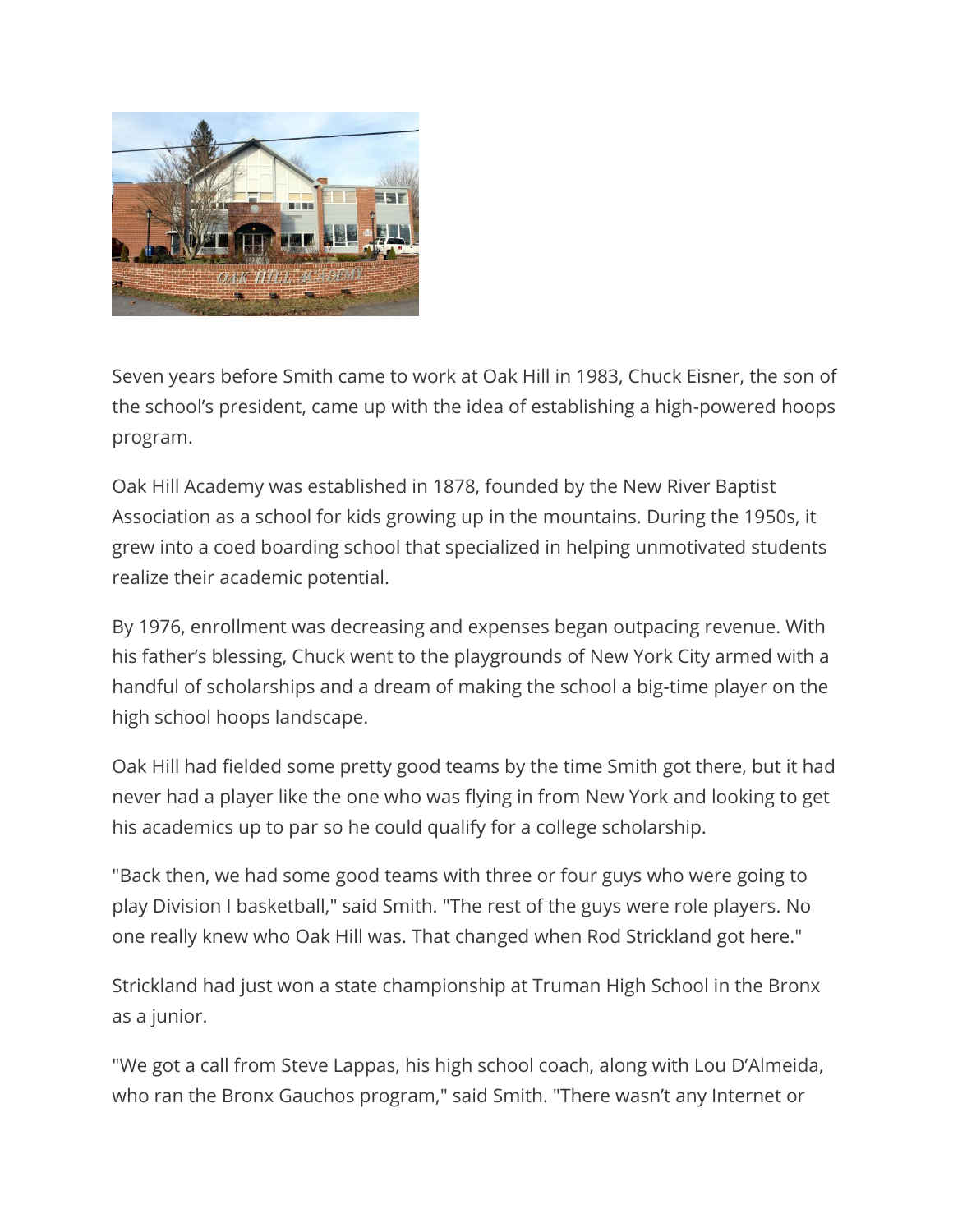YouTube clips back then, so we called Bob Gibbons and Tom Konchalski, two of the best scouts around, and they told us how good he was."

"I didn't know anything about Oak Hill," said Strickland. "I had slacked up on my books and needed to get out of the Bronx to get my academics together. I remember getting on the plane, not sure what was going on, and then taking this long drive up this winding road. I'm coming from the Mitchell Projects in the Bronx, and I'm looking out the window seeing cows and mountains. We were passing these little stores, and it looked like I was in Mayberry, the small town in The Andy Griffith Show."



The bucolic setting of Oak Hill Academy.

Strickland came straight from the airport to the gym, where about 20 college assistant coaches had assembled to watch the guys play some pickup games. When Frank Merino, a New York City native who was on the staff at the University of Detroit, heard that Strickland was coming, Smith noticed his excitement. "When that kid walks in here, he's going to own this gym," Merino told him.

"I was thinking, 'Yeah, right. We've got some pretty good players, five or six guys that were going D-I,'" said Smith. "I thought he'd be on the same level as the rest of them. And sure enough, from the minute he started playing, Frank was right. Rod owned that gym. He was incredible, on an entirely different level than anyone else. That guy could get anywhere he wanted to on the court with the ball in his hands. He was an exceptional scorer, passer, ball-handler and floor general. And he was a quiet kid who showed no emotion. He simply dominated."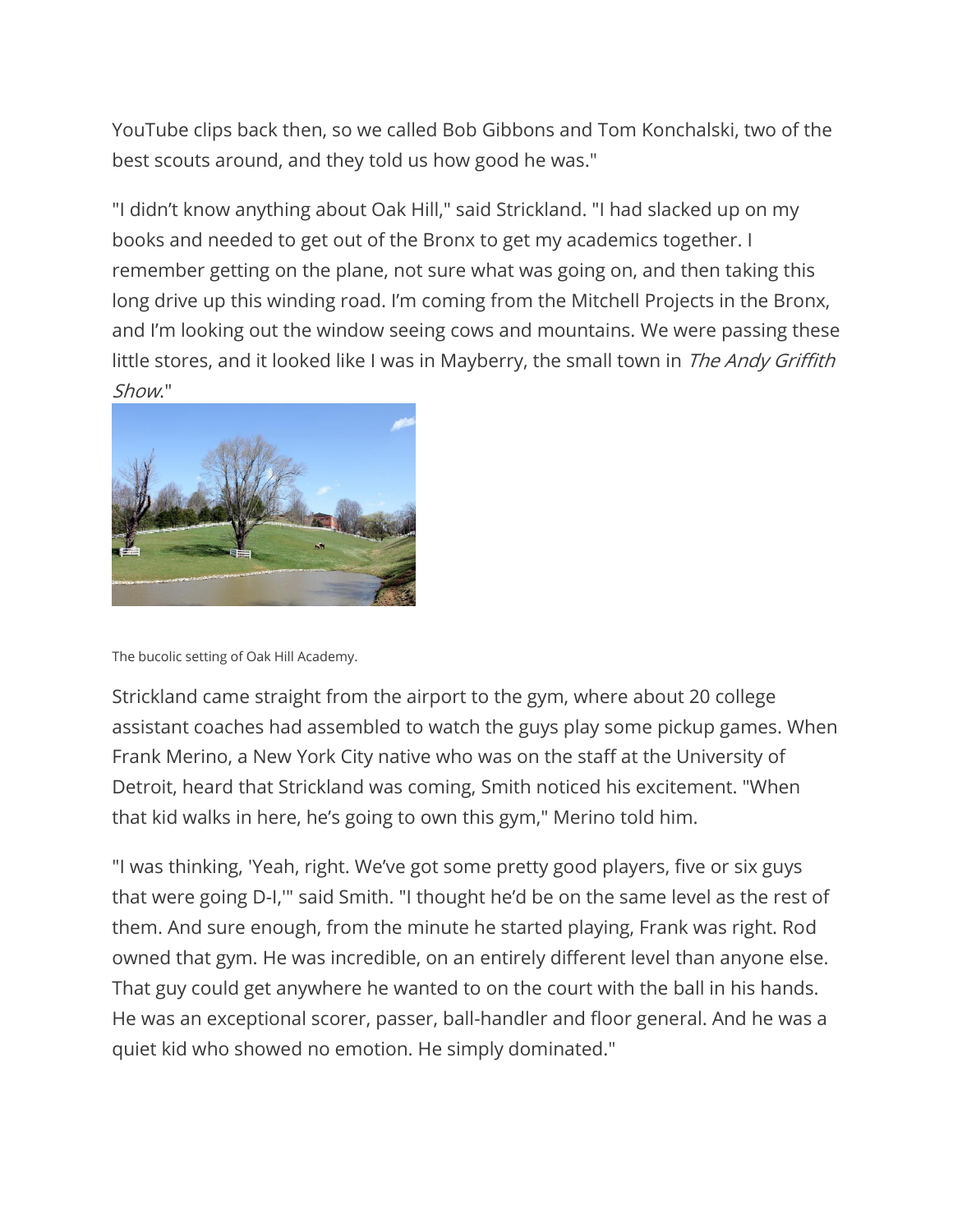"I was from the NYC projects and had grown up around nothing but black and Hispanic people," said Strickland. "Being at Oak Hill was a huge culture shock. If it wasn't for Coach Smith and his wife, I wouldn't have made it through, because I wanted to go home every day."



Rod Strickland with Steve Smith's infant son in 1985.

When the walls were closing in on him during that 1984-85 season, Strickland would knock on the Smiths' door to watch TV, play with their son, drink Kool-Aid, eat grilled cheese sandwiches and brownies, and be around a family.

"I spent a lot of time at their house," said Strickland. "The thing that stood out about him was how honest he was. He wasn't worried about hurting your feelings. He was going to tell you the truth. I respected that big time."

When Larry Davis left Oak Hill in 1985 to take an assistant coaching job at the University of Delaware, Smith was named the head coach. He would drive to Washington, D.C., and New York City to recruit players in the summer.

"We had to travel a lot, and out of a 30-game schedule, 25 of those were probably on the road," said Smith. "That was costly. We had to pay for gas, meals and hotels, and it was expensive. The word was getting out about the school, but those were tough times."

When Ed Patton became Oak Hill's new president during Smith's first year as the head coach, he was floored when he looked at the books.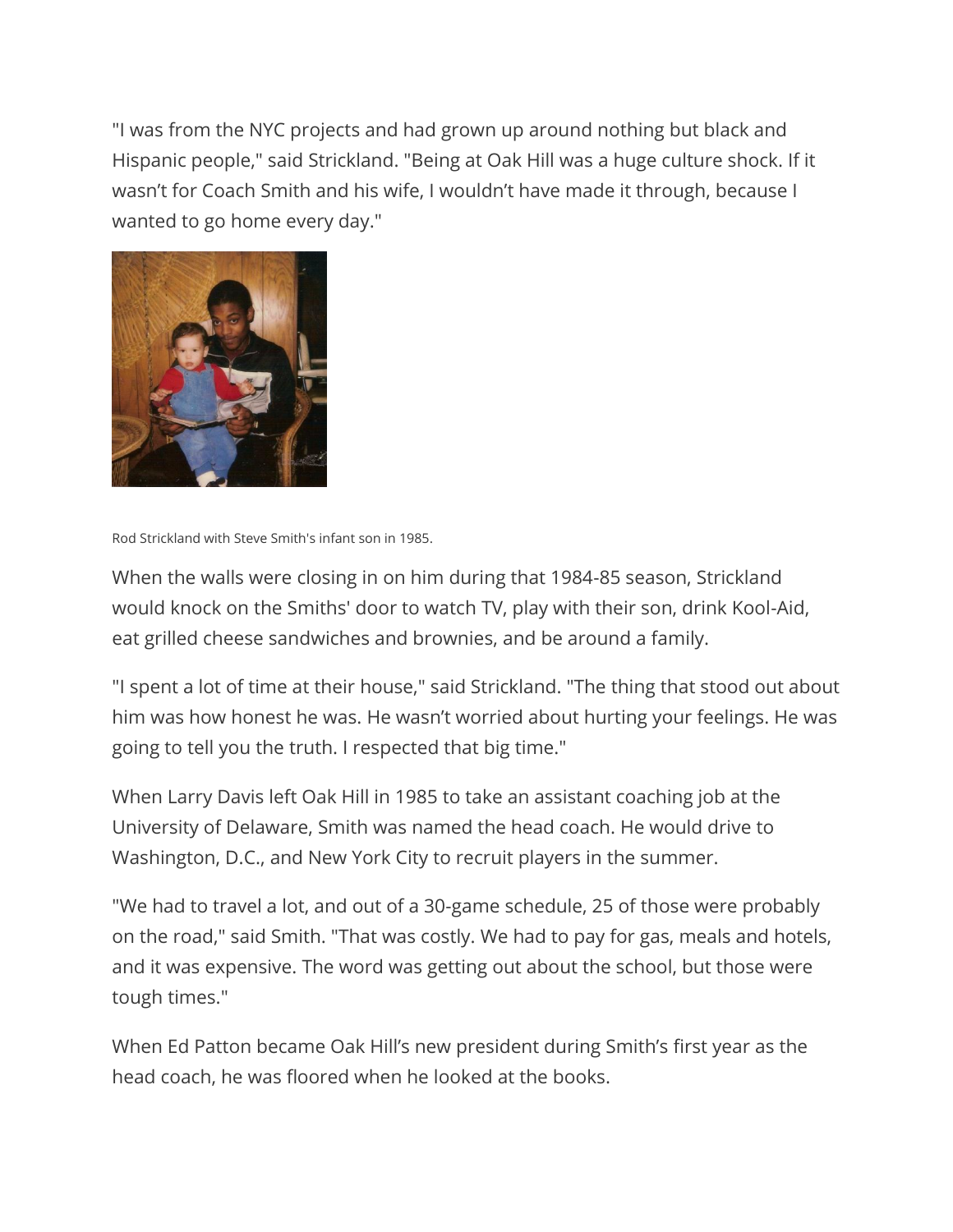

## Kevin Durant

"He told me, 'We can't afford to do this. We're gonna have to water it down,'" said Smith. "I thought, 'Uh-oh! We're in trouble.'"

Smith had assembled a good team that year, and it traveled to play in the Las Vegas Prep Classic, one of the country's premier tournaments, which featured more than 50 of the top high school programs in the country.

"Well, we won that tournament, and that's when everything changed," said Smith. "We got invited back the next year, all expenses paid. And it's been that way with everywhere we've gone ever since. People started saying, 'We gotta get Oak Hill to play in our tournament.' It's amazing to think that if we hadn't won that tournament, the basketball program might have been shut down after that season."

Since Strickland, an assembly line of phenoms have made their way to Mouth of Wilson, the most prominent being Ron Mercer, Jerry Stackhouse, Carmelo Anthony, Rajon Rondo, Josh [Smith,](http://bleacherreport.com/josh-smith) [Brandon](http://bleacherreport.com/brandon-jennings) Jennings and Kevin [Durant.](http://bleacherreport.com/kevin-durant) Smith has coached a total of 29 McDonald's All-Americans and 28 NBA draft picks during his tenure. "Being at Oak Hill meant a lot in my basketball journey," said Durant. "It was my first time out there on the national stage, being exposed to the highest level of talent. That experience catapulted me. Being isolated up there gave me a laser focus. It's in the middle of nowhere, but the family environment really helped me. It was an amazing experience."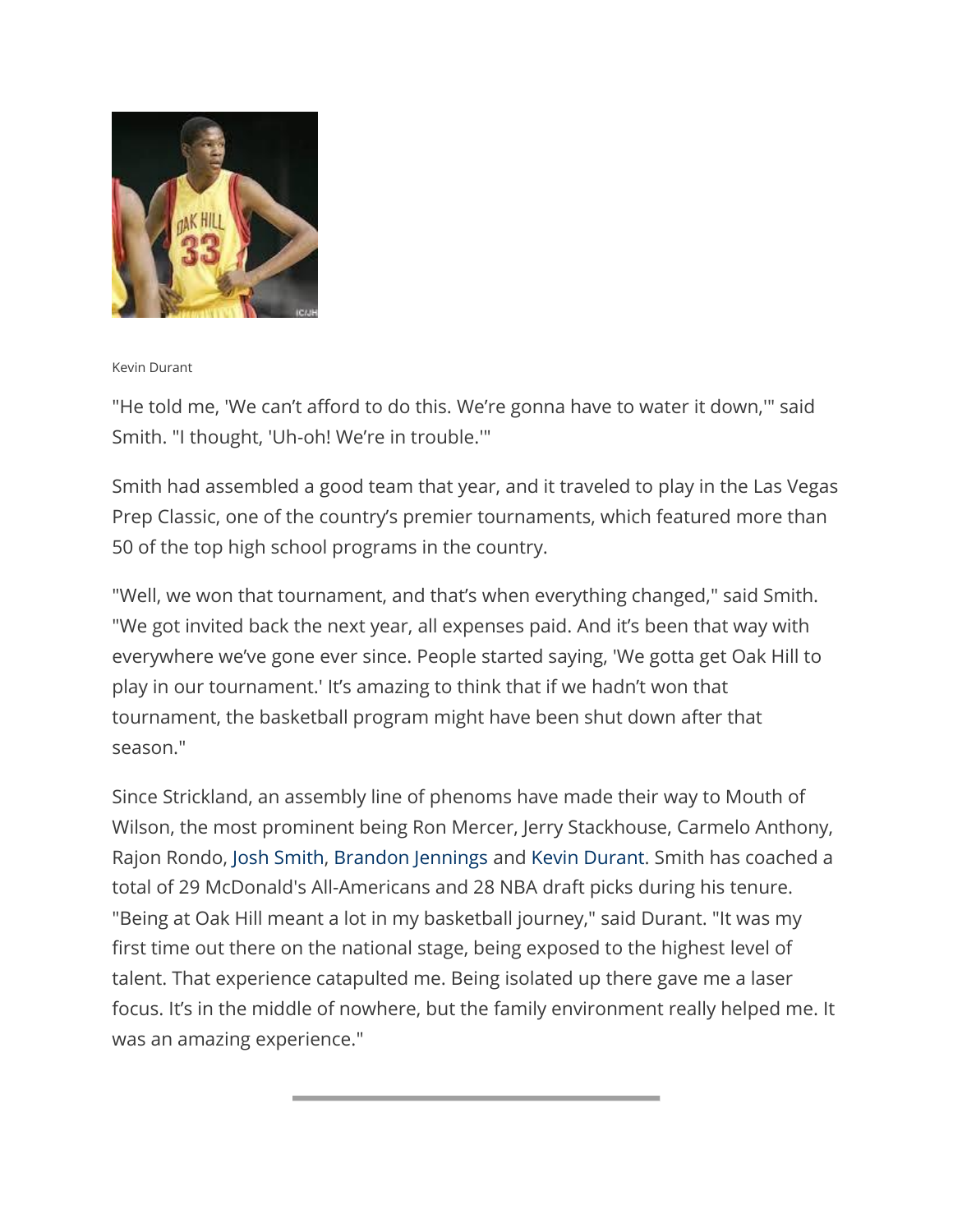

Steve Smith, second from left, during an Oak Hill home game.

Many people in the high school hoops community aren't enamored with Oak Hill's basketball success. The detractors snicker at what they perceive to be the school's supposed perfect marriage of blackboards and backboards.

Some public schools refuse to schedule games against Oak Hill, claiming it is not a high school team but rather a squad of hired mercenaries.

"When I first became the head coach, I'd call schools to try to schedule games, and some of them passed, calling us a bunch of outlaws," said Smith.

In the 1970s and early '80s, Oak Hill was known for assembling talented rosters by any means necessary. Opposing coaches complained that they could scout one Oak Hill squad in the fall and face an entirely different one that winter. Prior to Smith taking the head job, the Warriors bench was a revolving door—and not only for players. Six coaches came and went between 1972 and 1982. Some of that negative perception carries over to the present day, a dynamic that dismays many people in the school's community. Smith realizes that he can't do anything about the residual perception and the fact that some people still view the

team as bandits. But he knows the difference between outside opinions and the truth of what he sees every day.

Approximately 150 students in eighth through 12th grade attend Oak Hill Academy, where tuition tops \$33,000 per year. The student-teacher ratio is 9-to-1. When students are addressed over the loudspeaker in the academic building, they're referred to by their first names only.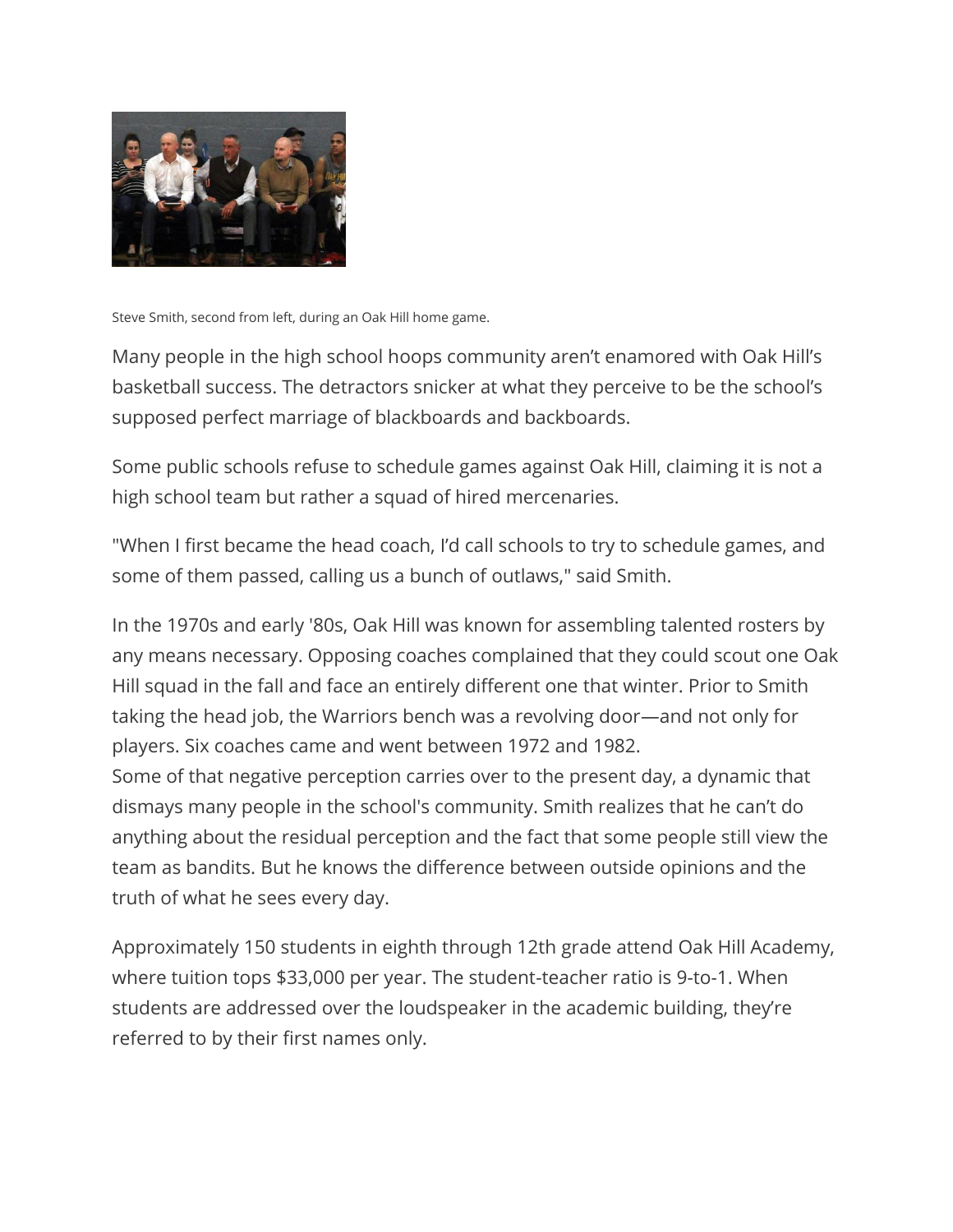Every basketball player is on scholarship, but Smith is quick to point out that the majority of the student body receives financial assistance, which is need-based. He says that even if a kid receives an all-expenses-paid trip to Oak Hill to play ball, his family is required to pay about \$1,500 a year.

"The core of our mission is faith-based," said Dr. Michael D. Groves, the current school president, who started at Oak Hill fresh out of grad school in 1988 as a social studies teacher living in the girls dorm. "We've been here as a school community for 137 years. It's a rigorous environment. But the success we have here, both with our basketball players and all of our students, doesn't just happen. It's a byproduct of structure, discipline and a unique environment that has a family vibe to it."



Oak Hill in action at home during 2015-16 season.

On March 9, as unseasonably warm temperatures move into the Virginia mountain's as a reprieve from a fleeting winter, the perpetually tan Smith is smiling, sitting at a round table in Oak Hill's small cafeteria, eating lunch and telling stories.

His face lights up, he laughs heartily and his words spill into one another when he talks about his former players. He's a gifted raconteur at heart who shakes his head while recalling Michael Beasley's time on campus and his penchant for classroom flatulence.

He'll share the almost unbelievable story of Rajon Rondo's recruitment by Tubby Smith at Kentucky, how extraordinary Jerry Stackhouse was in high school and how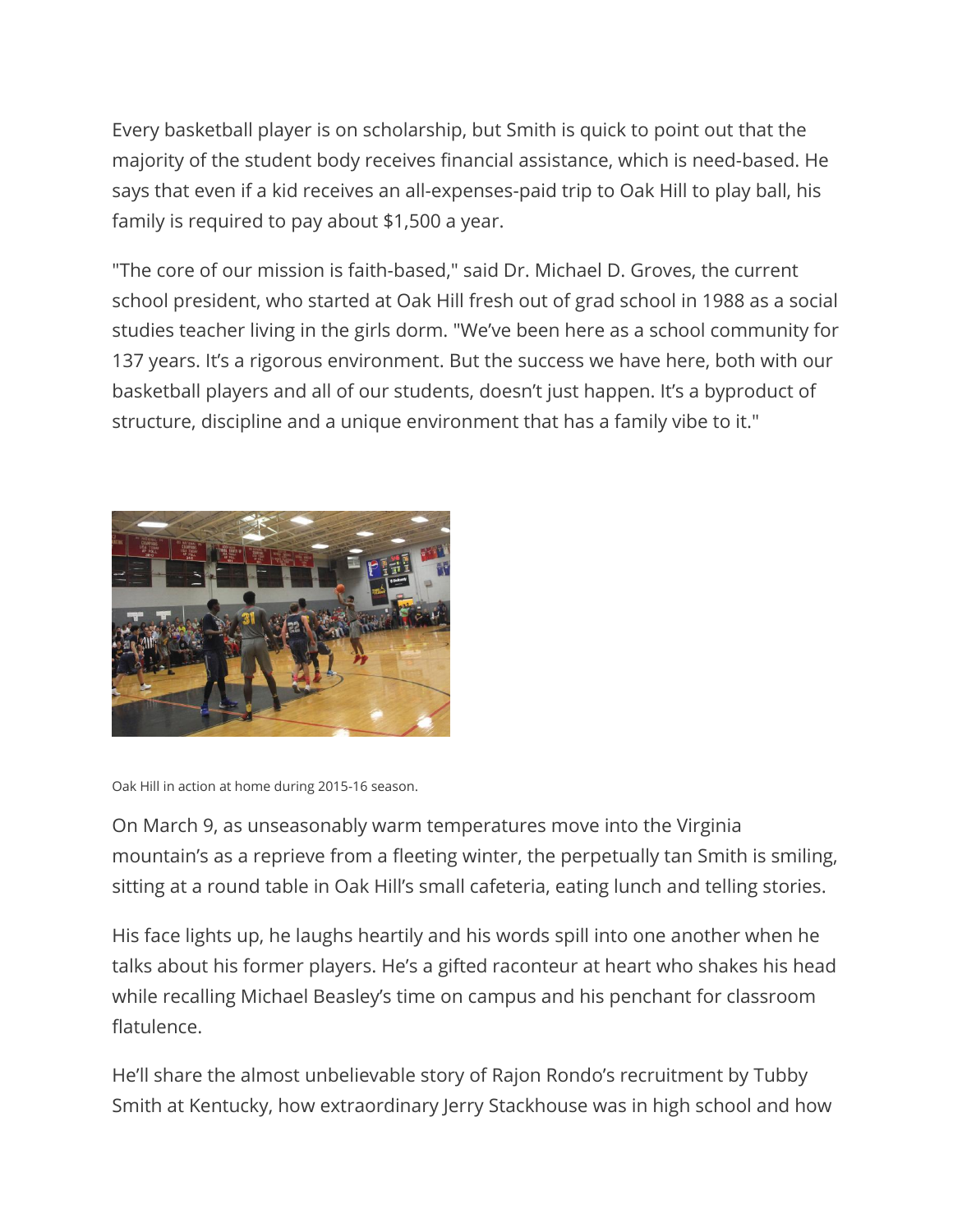Stackhouse stepped out of the car with his mother after driving for hours on a dusty, unpaved back road to visit and, looking perplexed, asked, "Coach, where am I?!"

His wife, Lisa, joins him for lunch as he sits with assistant coaches Bryan Meagher and Taylor Conn along with Norfolk, Virginia, native Matt Coleman, the team's outstanding junior point guard. Coleman is dressed in khaki shorts, tan Dockers boat shoes and a stylish black "bubble goose" coat adorned with the Air Jordan logo that says "Oak Hill Basketball" in yellow lettering.

Lisa hands her husband four recruiting letters from Virginia Tech and the University of North Carolina.

At the other tables, where students eat and converse with amused expressions, the team's members are scattered. Only after they stand up and amble to dispose of their plates and silverware can you discern, by their towering statures and athletic gaits, that they're among the most elite young athletes in America.

Lisa shifts the conversation to the previous night's game, a nail-biting 73-72 overtime win against Mountain Mission School, as her husband replays a terrible call from an overzealous referee over and over. She turns her kindhearted gaze to Coleman and asks, "And how many turnovers did you have last night?"

Steve and Lisa were college sweethearts at Asbury College in Kentucky. She remembers he asked her out on their first date while wearing white overalls splattered with paint.

"My players are more fearful of her than me," Smith said. "She works in the principal's office and sees all of their transcripts. They have to answer to her when it comes to their academics. She knows them just as well [as], if not better than, I do."

Lisa is also Smith's secretary. She handles all of the team's travel logistics, taking care of the mountainous paperwork associated with itineraries, tournament arrangements, flights, buses, hotels, meals and Smith's eponymous summer camps.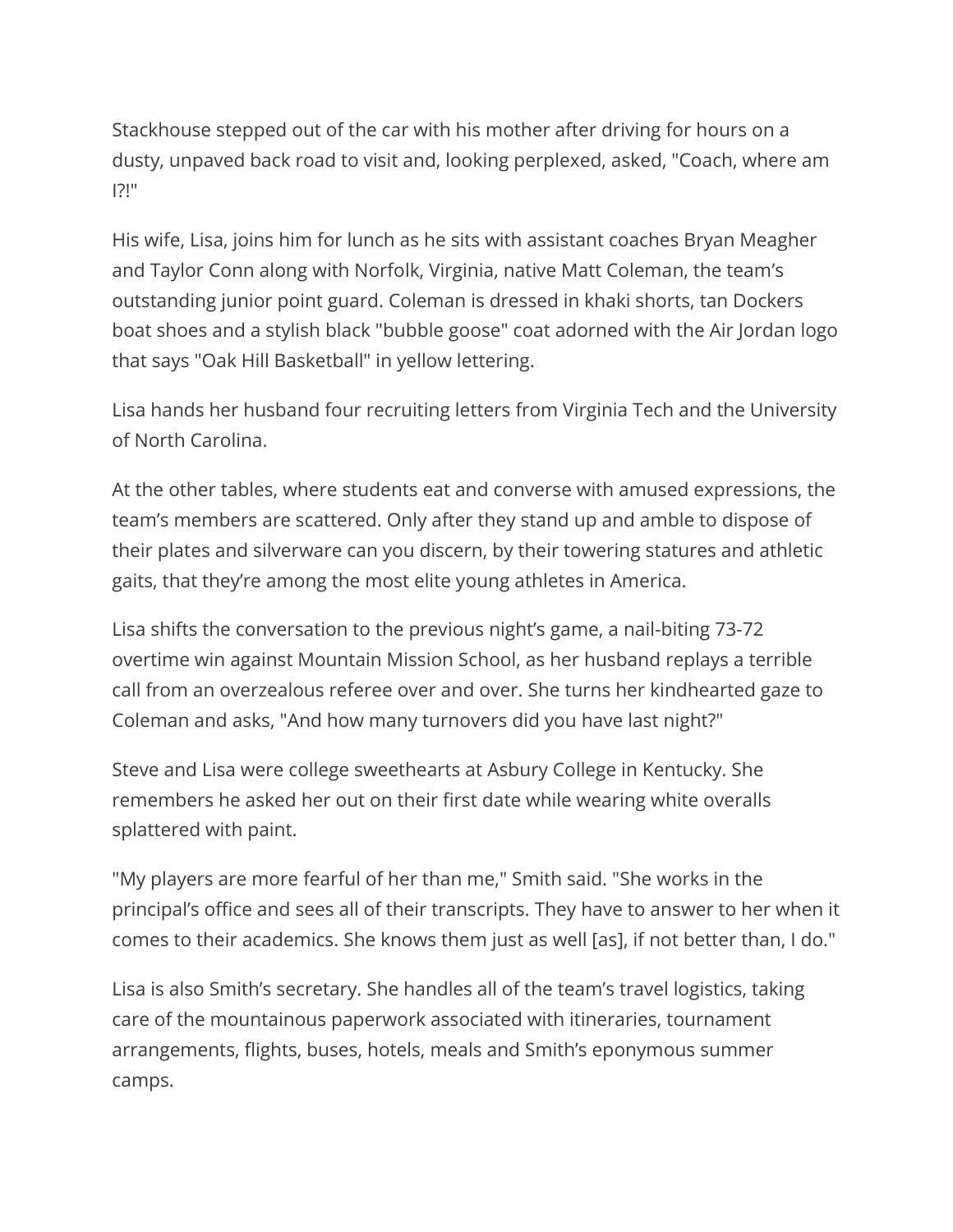

"The over 1,000 wins, nominated for the Hall of Fame, being here for over 30 years, I couldn't have done any of that without her," said Smith.

As he stands and stretches, he hands Coleman a letter addressed to him from the North Carolina Tar Heels.

"I first heard about Oak Hill when I was in the sixth grade," said Coleman. "I grew up playing in the Boo Williams program. Boo's nephew Troy Williams, who plays at Indiana, went here. I also looked at the point guard tradition here with guys like Brandon Jennings, Ty [Lawson](http://bleacherreport.com/ty-lawson) and Quinn Cook. I was looking forward to coming here, knowing that what I put into the experience, how that could help toward having some great outcomes in my future."

"Matt is a great kid, and there's no better environment for him to be in than Oak Hill," said Boo Williams, who has coached and mentored the likes of Allen [Iverson,](http://bleacherreport.com/allen-iverson) J.J. Redick and Alonzo Mourning, among a plethora of others from Virginia's Tidewater region. "The structure, the competition, the level of coaching is all outstanding. And Coach Smith is a stand-up guy, a man of integrity. He doesn't have an agenda. He's not trying to ride the coattails of some kid to a big-time college job."

Smith's agenda can be found on the wall in his office, where the eyes of every Oak Hill player stare back at you from team photographs that date back to the late 1970s. The trophies and awards are everywhere, but that's not what Smith is all about. It's the relationships.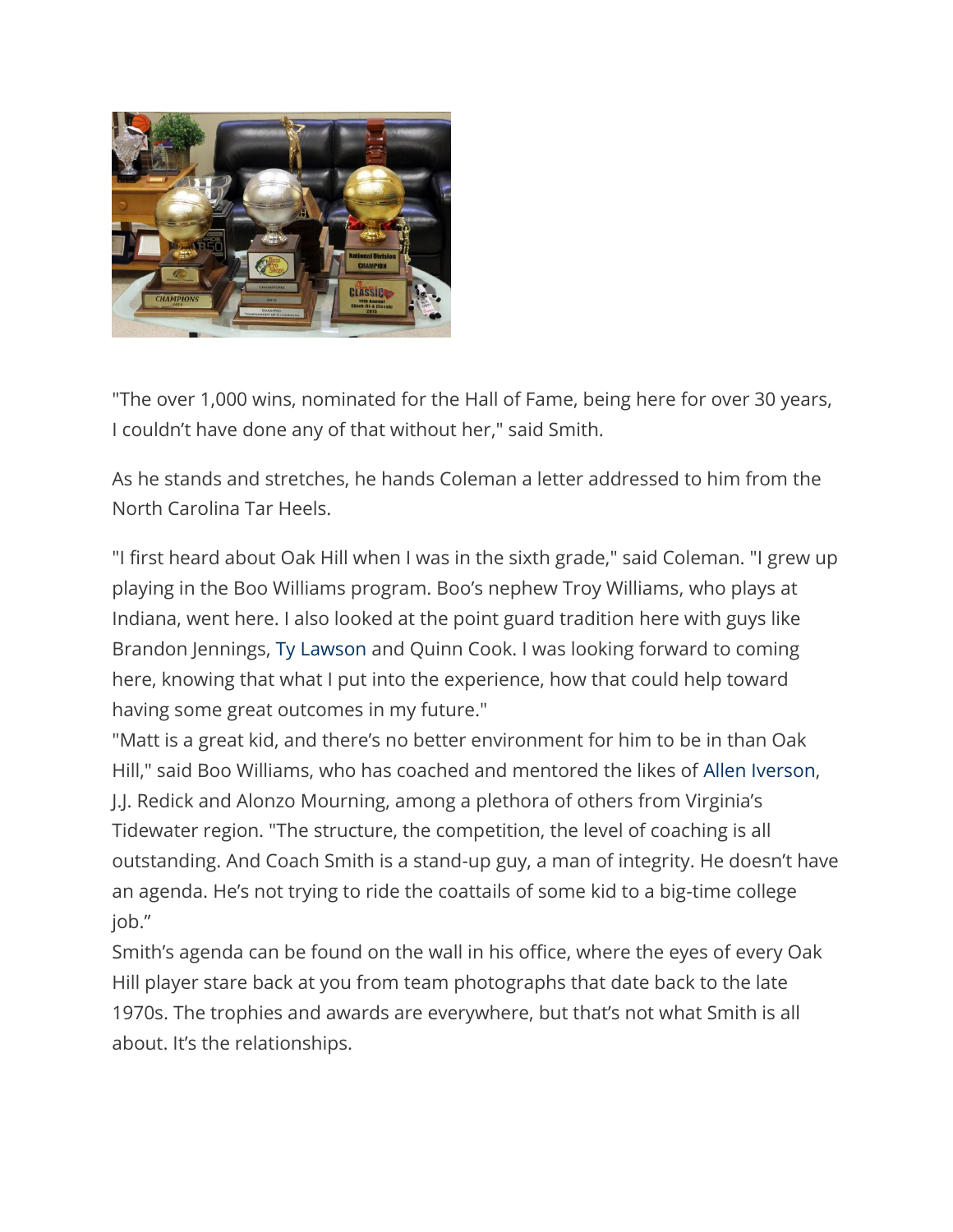"The thing that separates him from others is his credibility," said Quinn Cook. "He's coached the best of the best. I'd be in his office asking him every day, 'What did Rondo do to get better? What did KD do? What did Carmelo do?' I always listened when he spoke, because in my eyes, he's a living legend."

"Coach Smith is so smart in terms of the way that he approaches the game," said Anthony. "Back then, I didn't understand the depth of the experience, what it would mean in my life, what he would mean in my life, how valuable that time I spent with him was. But today, I have a full appreciation for it."

"Coach Smith taught me so much about the game," said Durant. "He pulled me aside every day, telling me he didn't think I really knew how good I could be. He gave me so much confidence. He showed so much trust in me. I always wanted to do the right things to please him."



Oak Hill players and fans celebrate after another victory.

As the buzzer sounds, ending Oak Hill's final home game of the season, a 98-51 thrashing of South Carolina's York Prep on March 10, the student body is excited to be heading home the next day for a weeklong spring break. Elderly people give the players hugs as little kids try to imitate their moves while hoisting errant jump shots.